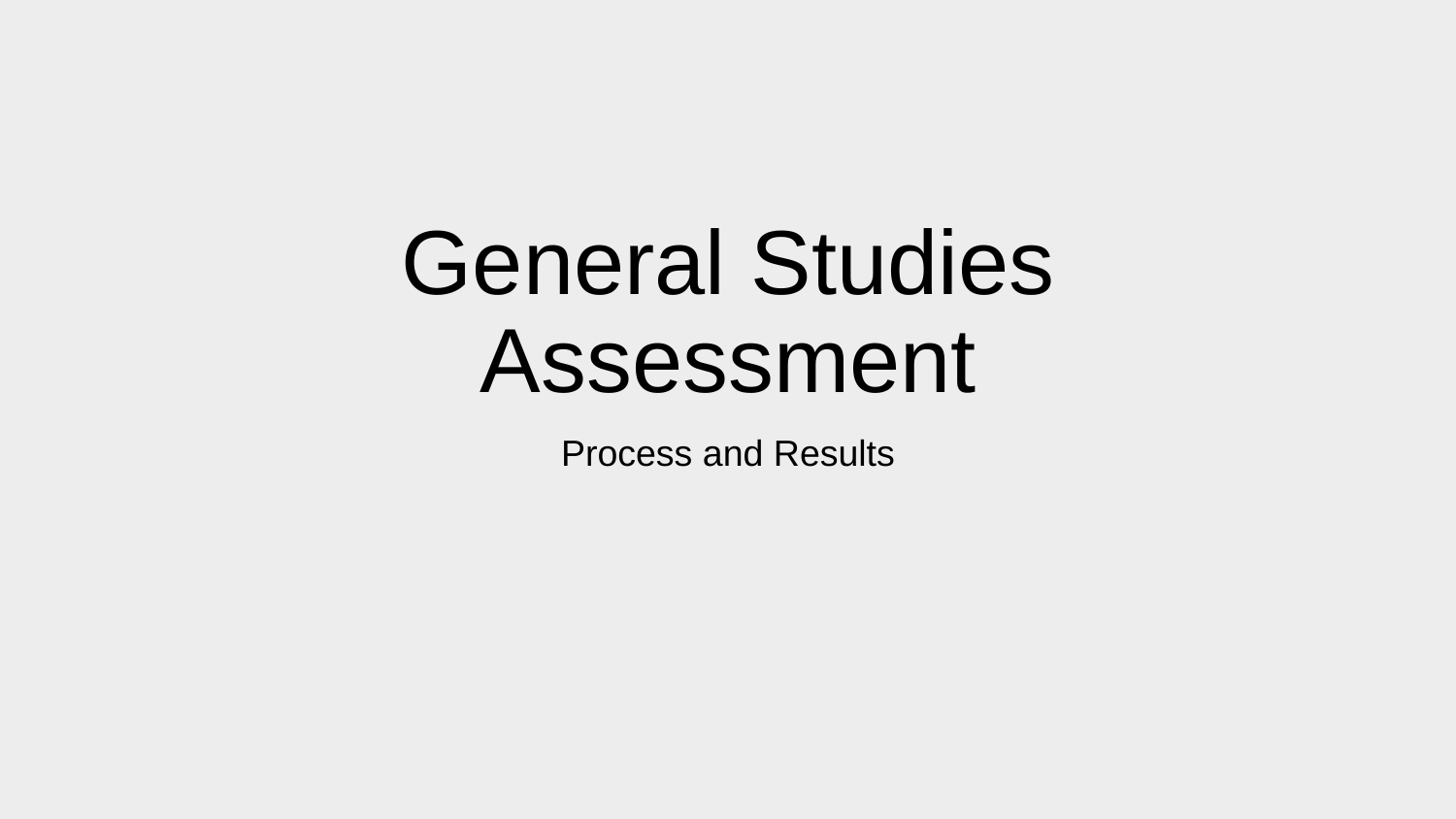## GS Assessment Process

• Assessment of the GS Program is a vital component of continuous improvement and in evaluating if the program is achieving its stated goals. The assessment of General Studies is conducted on a rotating basis with each category or area assessed once during the 3-year cycle.

| <b>Semester</b> | Year 1                                                                | <b>Year 2</b>                                                                                                    | <b>Year 3</b>                                                                          |
|-----------------|-----------------------------------------------------------------------|------------------------------------------------------------------------------------------------------------------|----------------------------------------------------------------------------------------|
| <b>Fall</b>     | <b>Foundational Core:</b><br><b>Written Communication</b><br>and Oral | <b>Foundational Core:</b><br><b>MATH and Democracy</b><br>in Perspective                                         | <b>Distribution: Natural</b><br>Sciences, Analytical &<br><b>Quantitative Thought;</b> |
|                 | Communication                                                         |                                                                                                                  | and Wellness                                                                           |
| <b>Spring</b>   | <b>Portal Courses (all</b><br>classes with course<br>number 188)      | Distribution: Aesthetics, Capstone Courses (all<br>Humanities, and Social classes with course<br><b>Sciences</b> | number 188)                                                                            |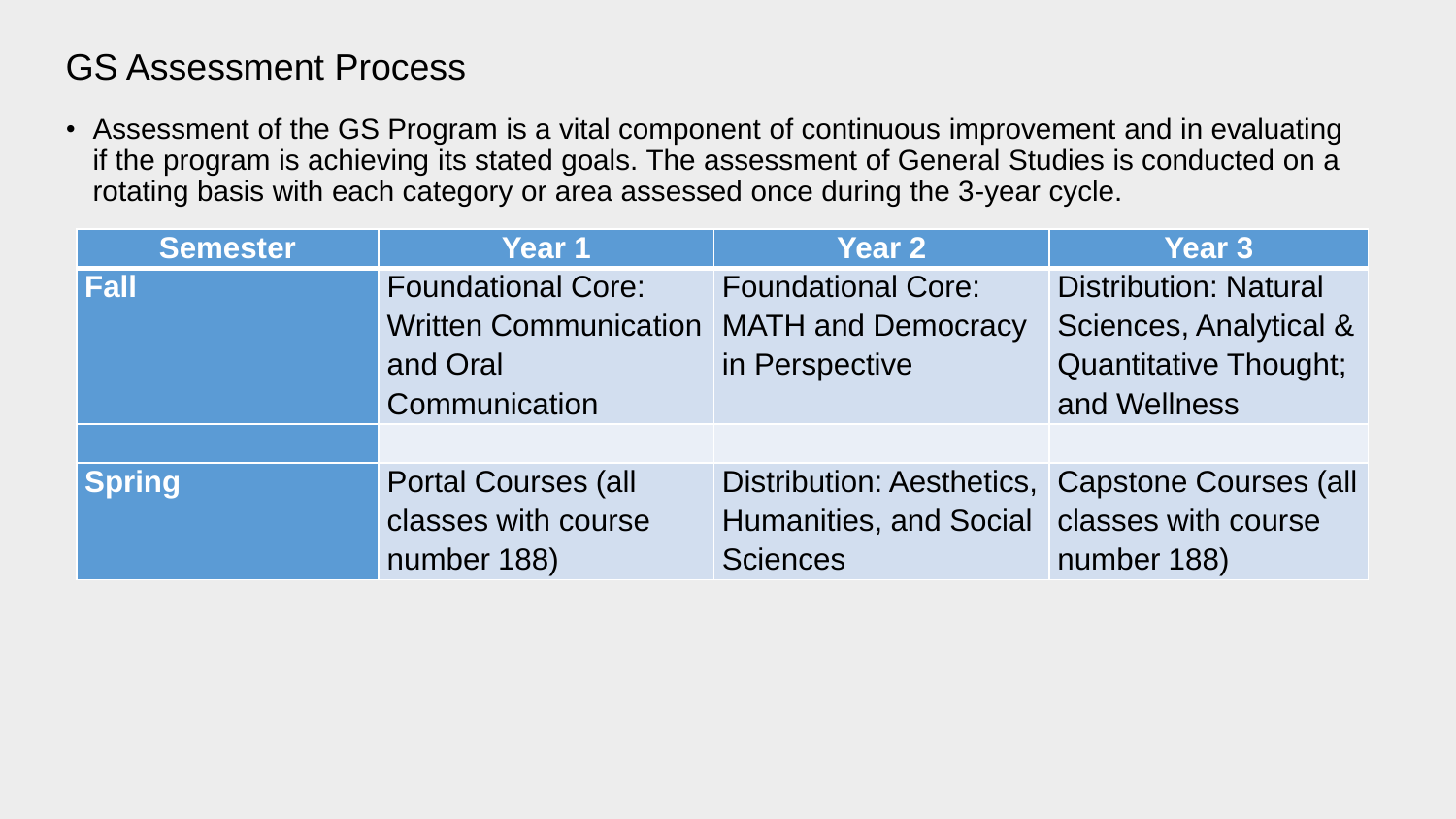## GS Assessment Process

The GSC approves the list of courses to be assessed each semester; courses selected based on:

- **Portal courses**: all courses with the number 188 are assessed
- **Capstone courses**: all courses with the number 388 are assessed
- **Courses in the Foundational Core and Distribution Areas**: The goal is to collect assessment data from 25% of GS Foundational Core and Distribution courses; courses selected using the following criteria:
	- *Diversity*: Each area has courses from a number of different academic departments and, in most instances, undergraduate colleges. To reflect this, the courses selected for assessment should also be diverse.
	- *Representation:* The number of Departments participating in each area varies, as does the number of courses offered by the individual Departments. Thus, courses selected for inclusion in the assessment process should be representative of not only the Departments participating in that area but also the level of their participation.
	- *Multiple sections*: When possible, courses selected for inclusion should have multiple sections offered during the semester being assessed.
	- *Enrollment*: Courses selected for inclusion should have enrollments of 25 30 students.
	- *Exclusions*: Honors courses are excluded from the selection process due to their limited enrollment and availability to a select student population.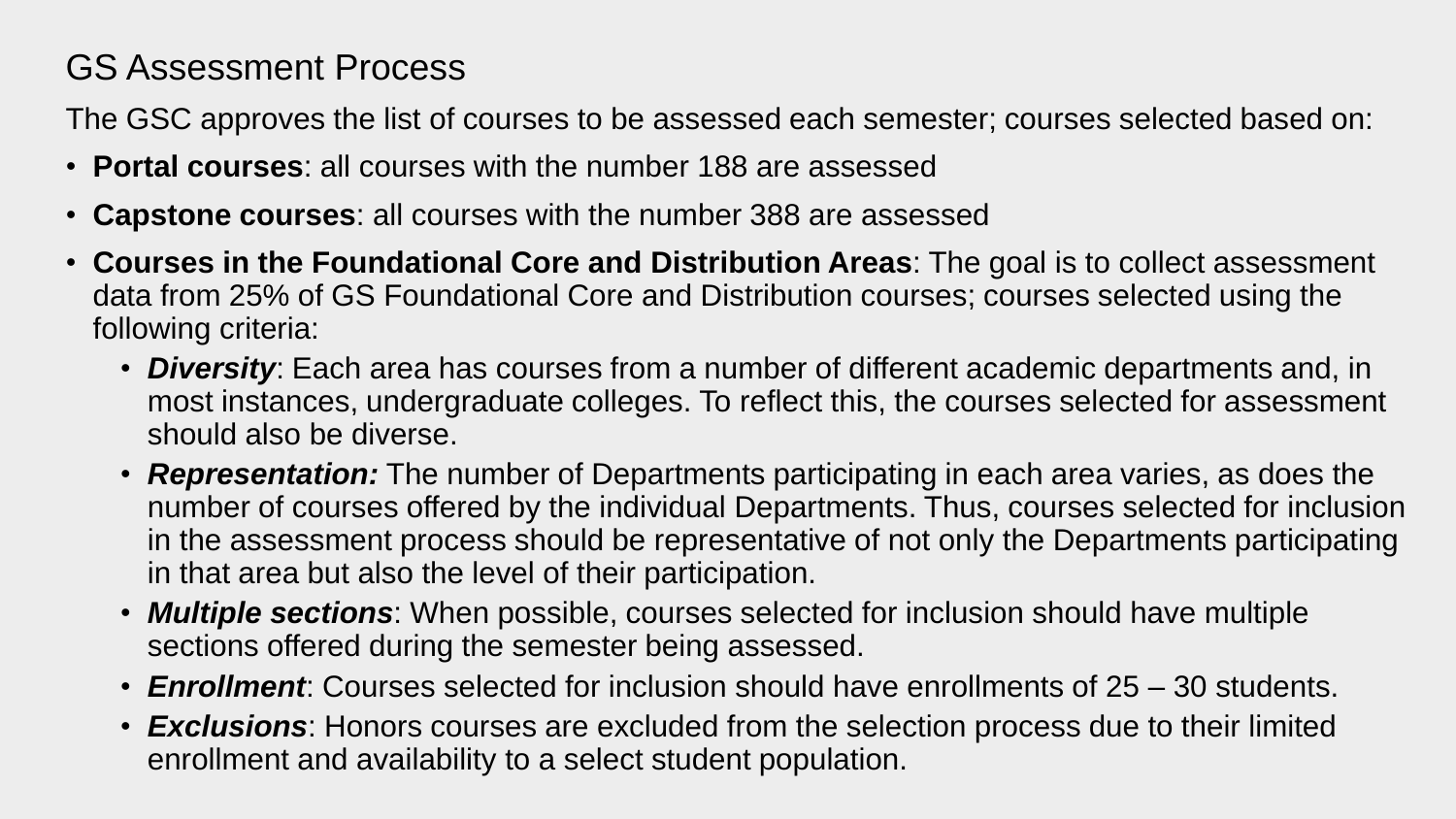## GS Assessment Process

- [Assessment of the GS learning outcomes is conducted using GSC approved instruments and](http://www.unk.edu/academic_affairs/assessment/GS_assessment.php) rubrics.
- In addition to assessing the specific learning outcomes for the courses in each category, the instruments used in the assessment process also measure the achievement on the GS Program Level Learning Outcomes.
	- GS 1: Evaluate information appropriate to the task
	- GS 2: Apply principles of critical thinking to demonstrate integrative learning.
	- GS 3: Communicate effectively in spoken form.
	- GS 4: Communicate effectively in written form.
	- GS 5: Analyze cultural issues within a global context.
	- GS 6: Evaluate in context significant concepts relating to democracy.
- The GSC has determined that students in general studies courses should meet the standard of at least 70% of students achieving Proficient and Advanced for each identified learning outcome, where "Proficient" describes the skills of the typical student near the end of the course and "Advanced" is anything above proficient.
- The assessment results for the six Program Level Learning Outcomes are presented below.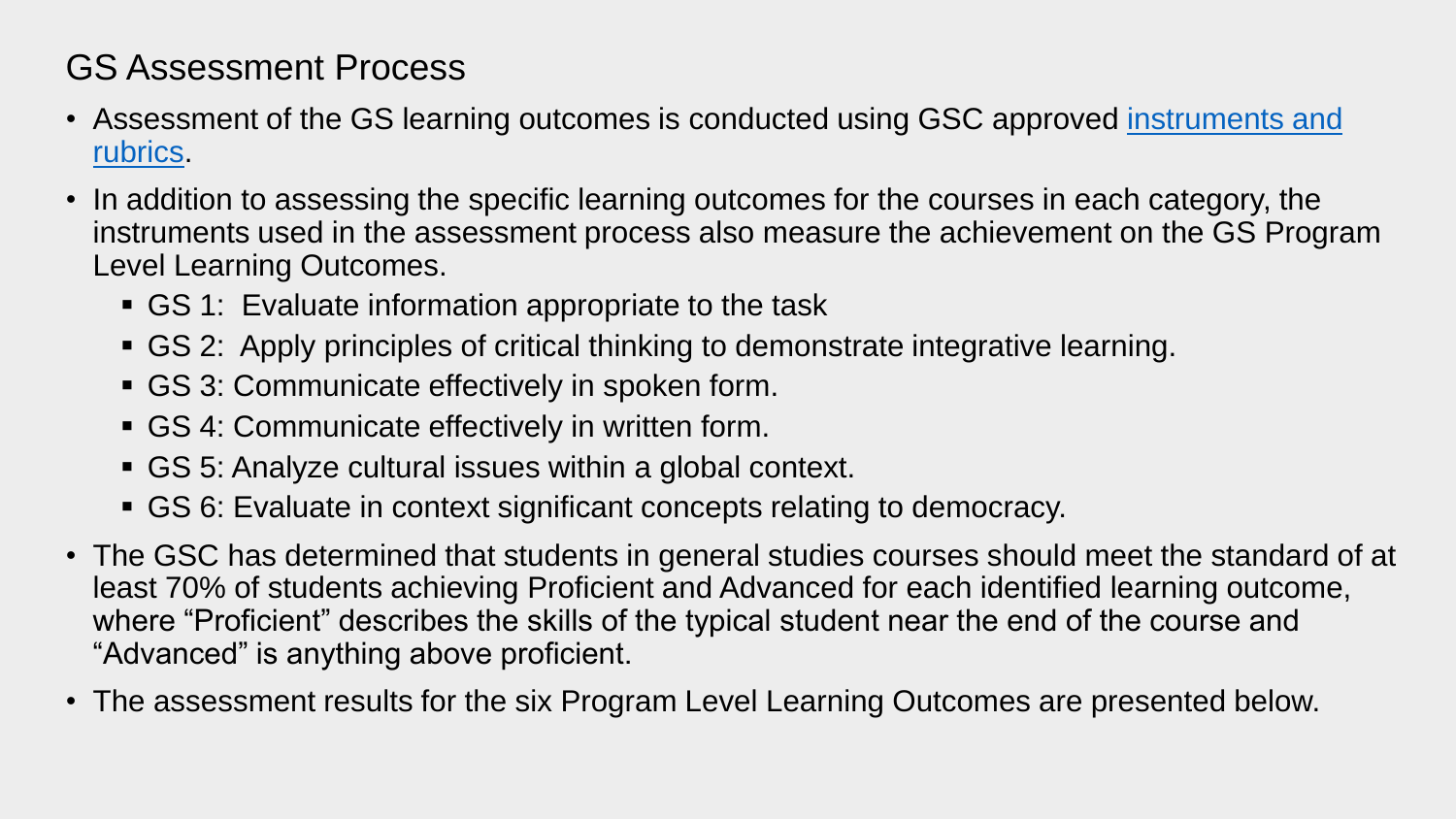While there has been some variation in performance by learning outcome, proficiency levels for the six program-level student learning outcomes have settled at or slightly above the target of 70%. Highest proficiency levels are found in:

GS 1: Evaluate information appropriate to the task

GS 3: Communicate effectively in spoken form.

GS 4: Communicate effectively in written form.

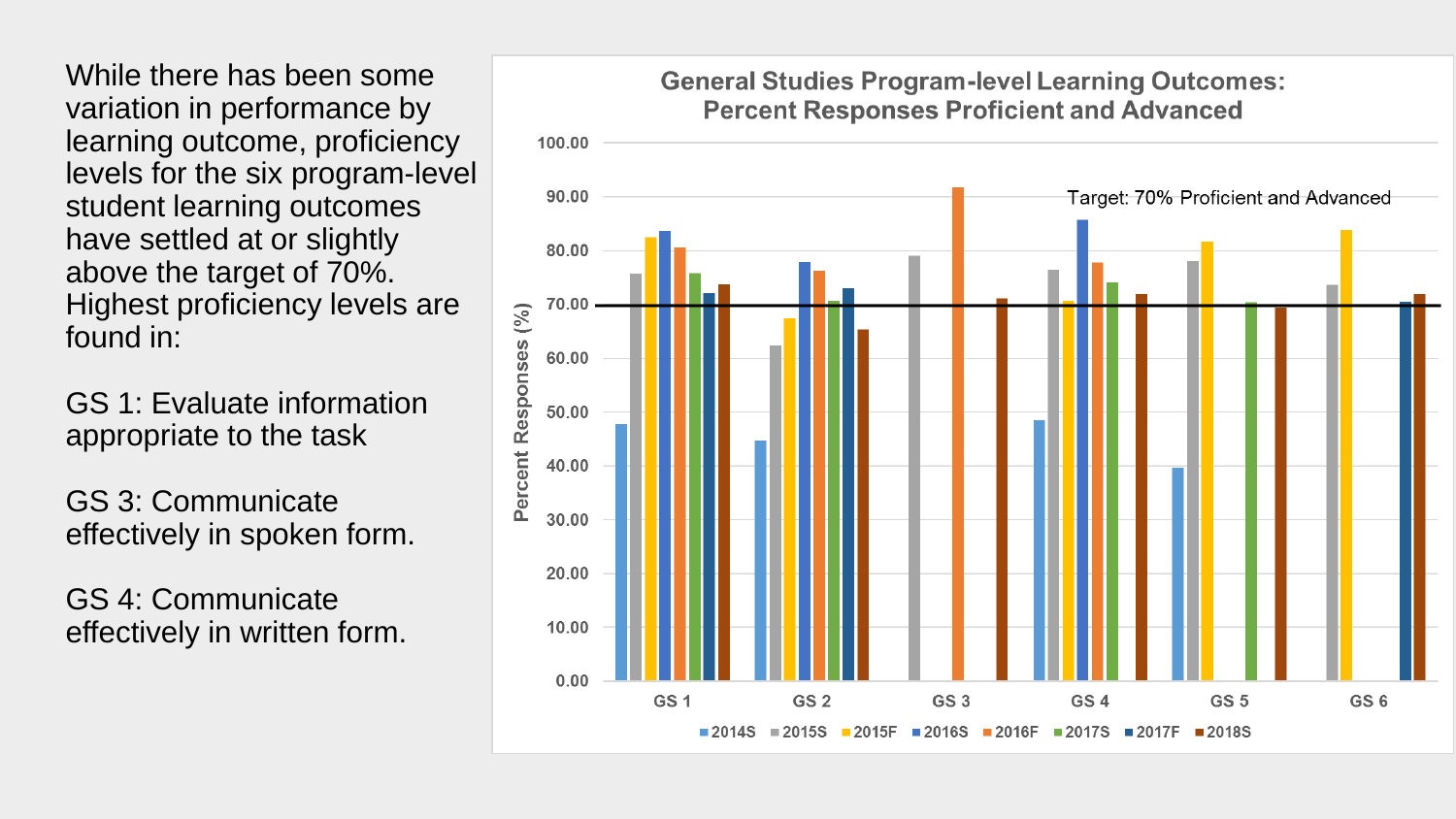Results for students scoring at proficient or advanced level peaked in 2016 and are closer to the target of 70% in the latest assessment cycle (Spring 2018). Different courses are assessed each semester so it is not uncommon to see variation in scoring by instructor and/or course.

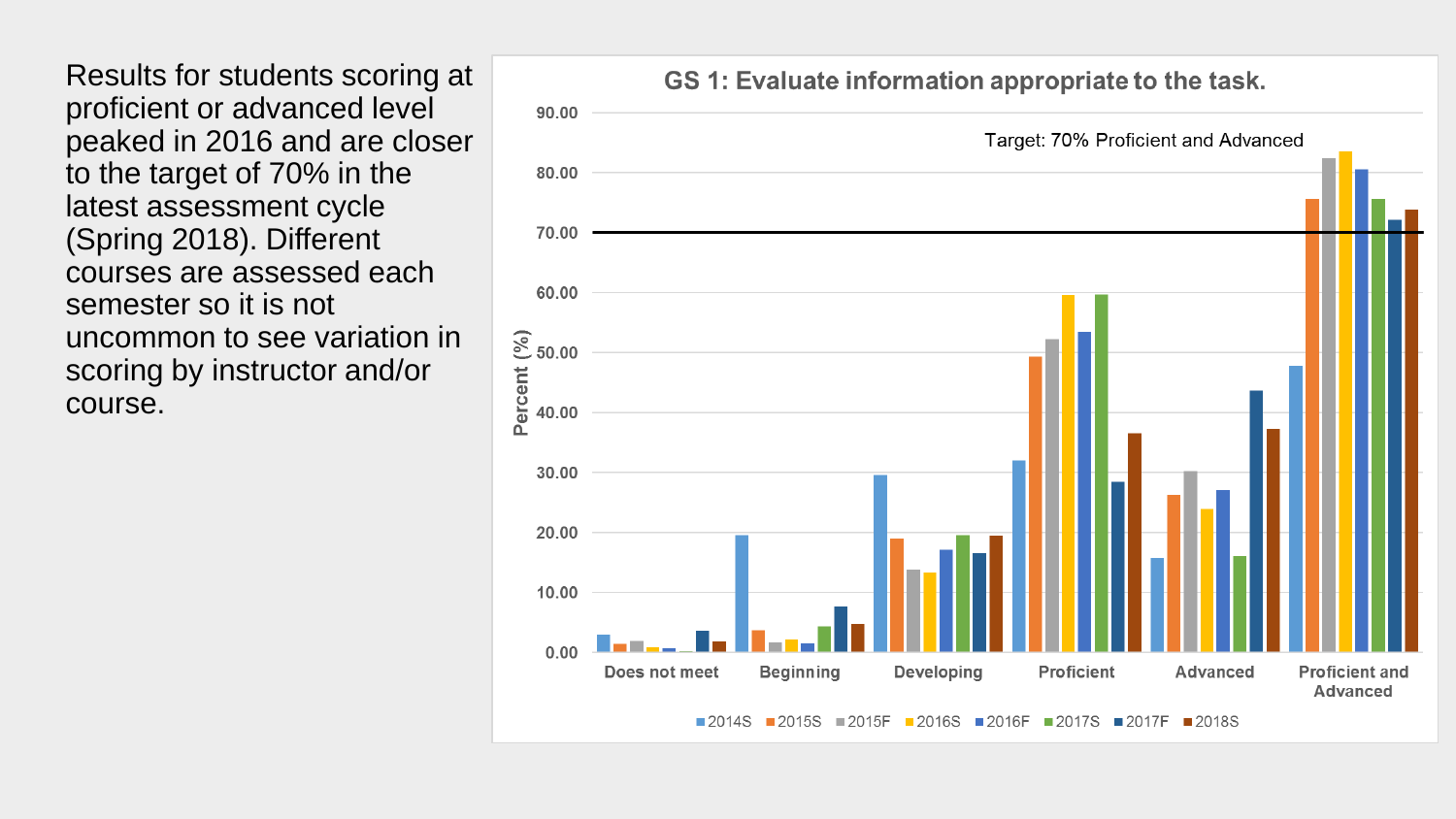Results for students scoring at proficient or advanced level have varied by category over time. Though results have leveled off at or slightly above the stated target of 70% proficiency, the lowest results of the last two years were in Spring 2016. This is the first time Capstone courses were assessed.

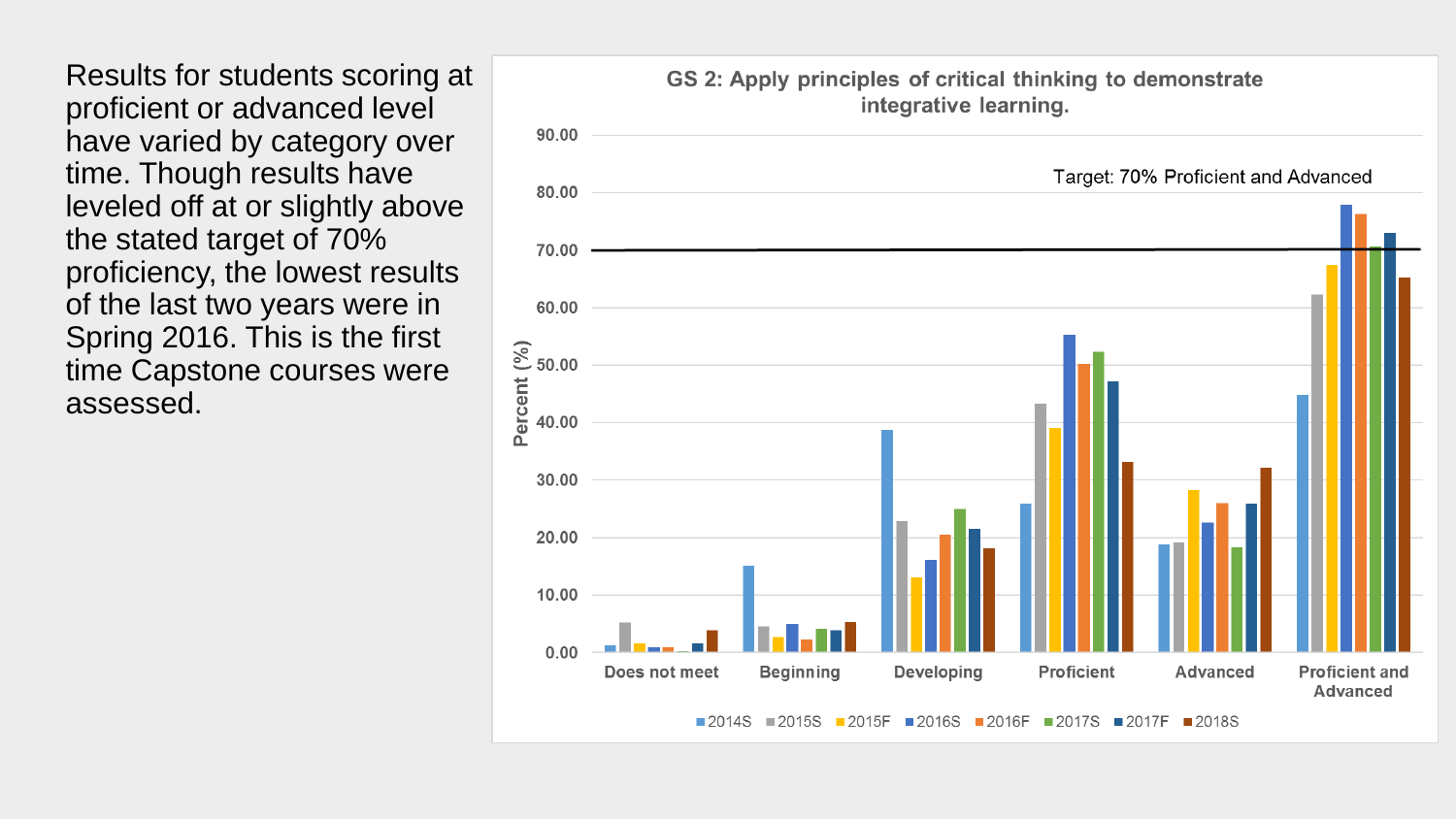Students are scoring well above the target level of 70% proficiency. Faculty feel that most students are able to communicate effectively in spoken form.

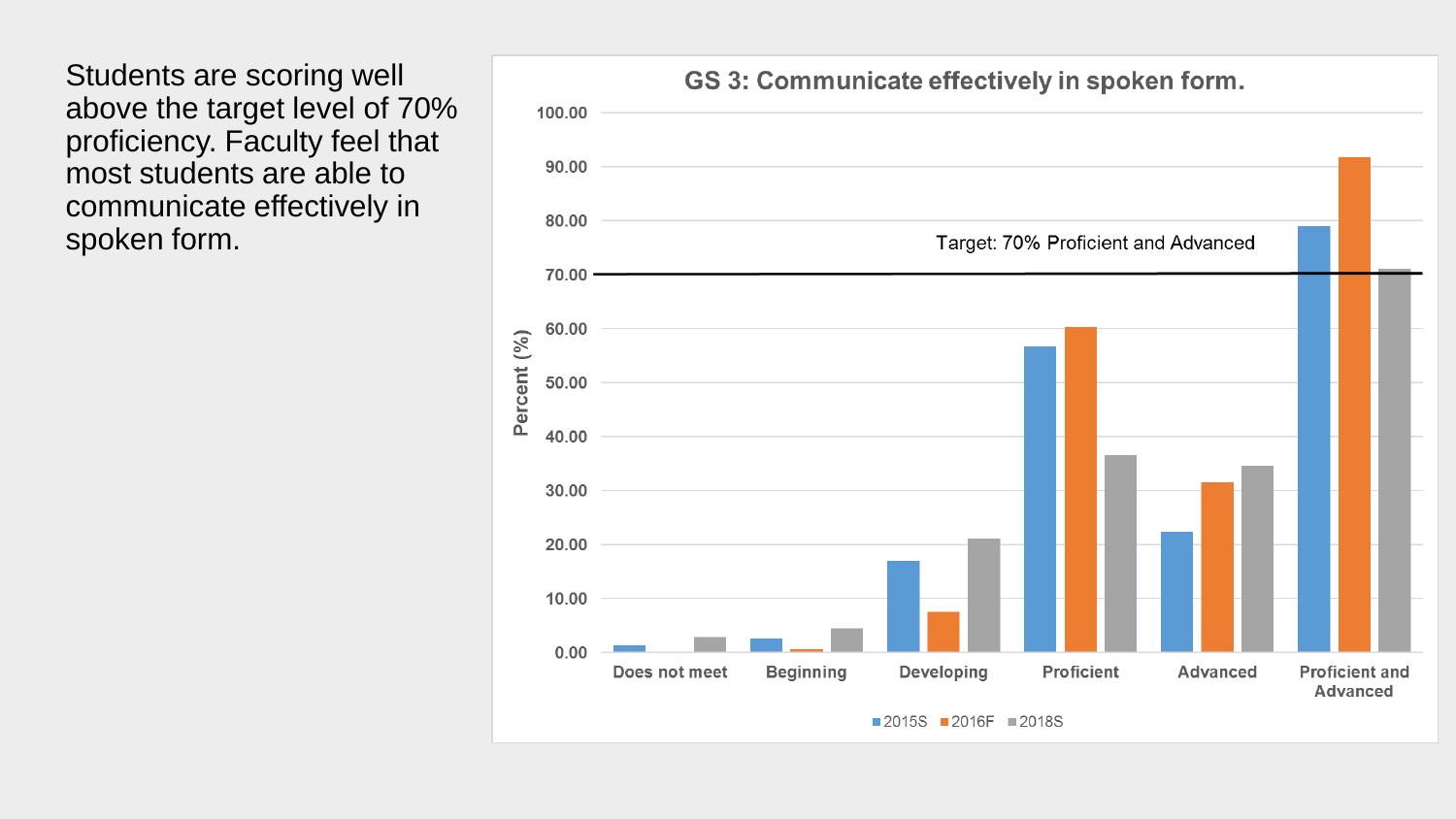Scores peaked in this category in Spring 2016, when Capstone courses were assessed. A small dip occurred in Fall 2015 when natural sciences, analytical & quantitative thought, and wellness were assessed. It is possible that many students were not used to writing in a style consistent with that expected in scientific and analytical courses.

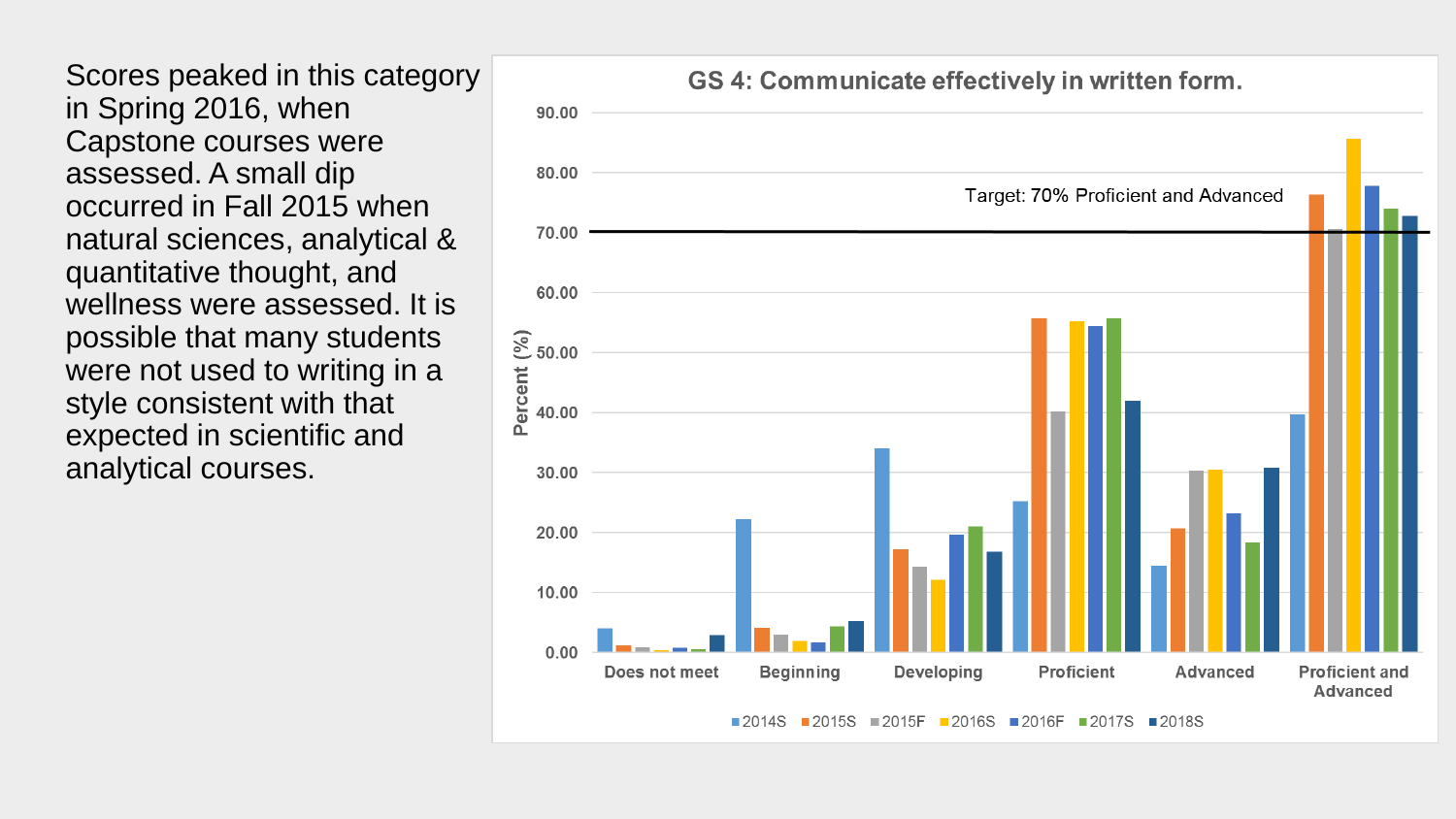Results indicate that students scored at or above the target level of 70% proficiency only two of the five semesters in which assessment occurred. Faculty and students may need additional guidance to effectively assess this outcome.